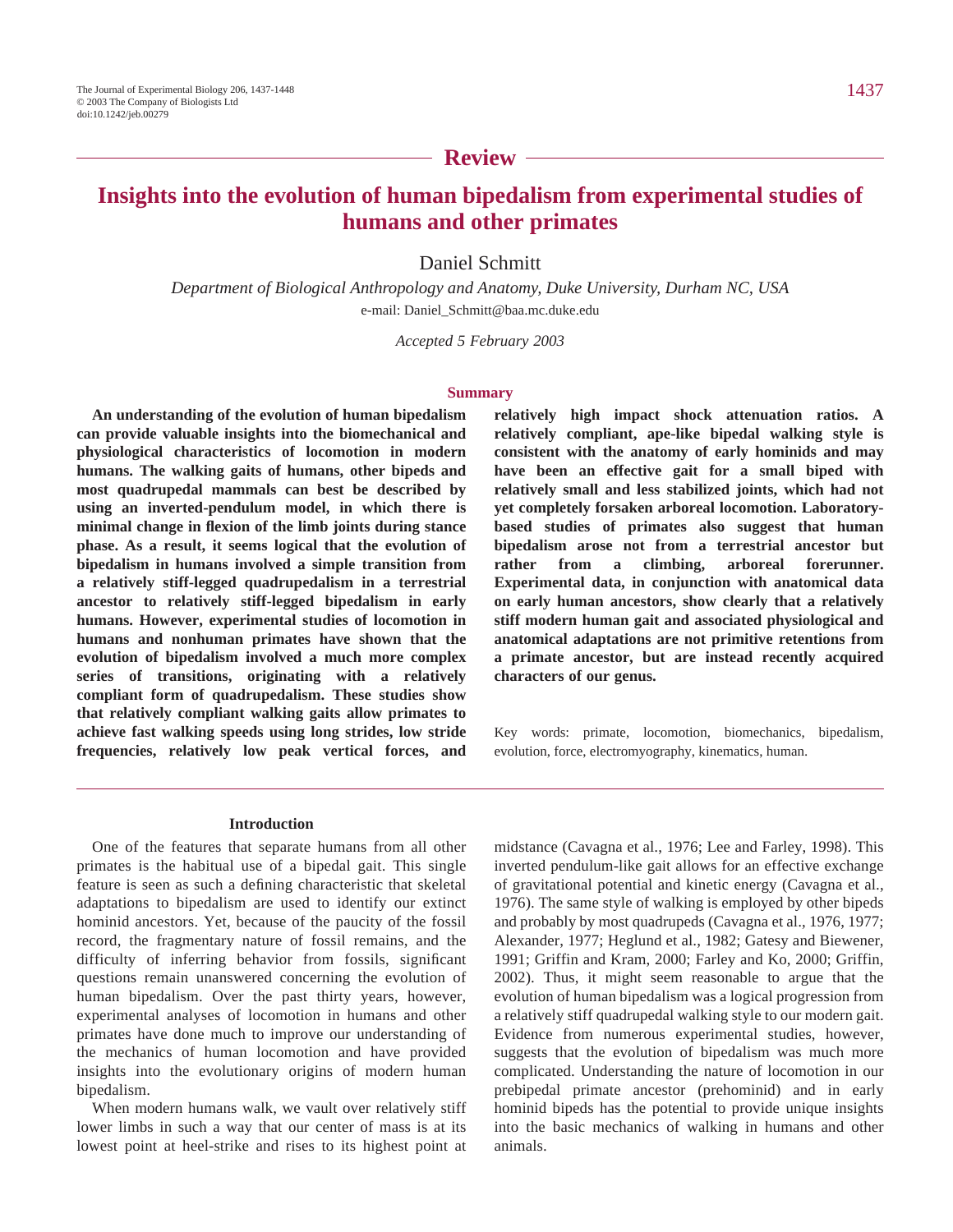# 1438 D. Schmitt

| Source                                                                       | Taxa                        | Data                   | Movement(s)            |
|------------------------------------------------------------------------------|-----------------------------|------------------------|------------------------|
| Cartmill et al., 2002                                                        | $\mathop{\rm All}\nolimits$ | $\mathbf T$            | TQ, AQ                 |
| Hildebrand, 1967                                                             | All                         | $\mathbf T$            | TQ                     |
| Larson, 1998; Larson et al., 1999, 2001                                      | All                         | K                      | TQ, AQ                 |
| Lemelin and Schmitt, 1998                                                    | All                         | $\rm K$                | TQ, AQ                 |
| Reynolds, 1985                                                               | All                         | T, FP                  | TQ                     |
| Reynolds, 1987                                                               | All                         | T, K                   | TQ, TB                 |
| Vilensky, 1987, 1989; Vilensky and Gehlsen,                                  | All                         | T, K, EMG              | <b>TQ</b>              |
| 1984; Vilensky and Larson, 1989                                              |                             |                        |                        |
| Aerts et al., 2000                                                           | Hom                         | $\mathbf T$            | TQ, TB                 |
| Chang et al., 1997, 2000; Bertram and                                        | Hom                         | FP                     | AS                     |
| Chang, 2001                                                                  |                             |                        |                        |
| D'Aout et al., 2002                                                          | Hom                         | T, K                   | TQ, TB                 |
| Elftman, 1944; Elftman and Manter, 1935                                      | Hom                         | K, T                   | TB                     |
| Jenkins, 1972                                                                | Hom                         | K                      | TB                     |
| Kimura, 1990, 1991, 1996                                                     | Hom                         | T, En                  | <b>TQ</b>              |
|                                                                              |                             |                        |                        |
| Larson and Stern, 1986, 1987                                                 | Hom                         | <b>EMG</b>             | TQ, AQ, R              |
| Larson et al., 1991                                                          | Hom                         | <b>EMG</b>             | AS, TQ, R              |
| Larson, 1988, 1989                                                           | Hom                         | <b>EMG</b>             | $\mathbf{A}\mathbf{S}$ |
| Okada and Kondo, 1982; Okada, 1985                                           | Hom                         | <b>EMG</b>             | TB                     |
| Prost, 1967, 1980                                                            | Hom                         | K, T                   | TQ, TB, VC             |
| Shapiro et al., 1997                                                         | Hom                         | EMG, T                 | <b>TQ</b>              |
| Stern and Larson, 2001                                                       | Hom                         | <b>EMG</b>             | TQ, AS                 |
| Stern and Susman, 1981                                                       | Hom                         | <b>EMG</b>             | TQ, TB, VC             |
| Susman, 1983                                                                 | Hom                         | K                      | TQ, TB                 |
| Swartz et al., 1989                                                          | Hom                         | <b>BS</b>              | $\mathbf{A}\mathbf{S}$ |
| Tardieu et al., 1993                                                         | Hom                         | K                      | TB                     |
| Tuttle and Basmajian, 1974a,b,c, 1977,<br>1978a,b; Tuttle et al., 1983, 1992 | Hom                         | <b>EMG</b>             | TQ, TB, AS             |
| Wunderlich and Jungers, 1998; Wunderlich<br>and Ford, 2000                   | Hom                         | Pr                     | TQ, AQ                 |
| Yamazaki and Ishida, 1984                                                    | Hom                         | K, T                   | TB, VC                 |
| Jenkins et al., 1978                                                         | <b>NWM</b>                  | K, C,                  | AS                     |
| Prost and Sussman, 1969                                                      | <b>NWM</b>                  | K, T                   | IQ                     |
| Schmitt 2003a                                                                | <b>NWM</b>                  | FP, K, T,              | AQ, TQ                 |
| Turnquist et al., 1999                                                       | <b>NWM</b>                  | K                      | AS                     |
| Vilensky and Patrick, 1985;                                                  | <b>NWM</b>                  | T, K                   | TQ                     |
| Vilensky et al., 1994                                                        | <b>NWM</b>                  | T, K                   | IQ                     |
| Fleagle et al., 1981                                                         | NWM, Hom                    | EMG, BS                | VC, TQ, TB             |
| Ishida et al., 1985                                                          | NWM, Hom                    | EMG                    | TQ, TB                 |
| Jungers and Stern, 1980, 1981, 1984                                          | NWM, Hom                    | <b>EMG</b>             | AS                     |
| Stern et al.1977, 1980                                                       | NWM, Hom                    | <b>EMG</b>             | AQ, VC                 |
| Taylor and Rowntree, 1973                                                    | NWM, Hom                    | En                     | TQ                     |
| Hirasaki et al., 1993, 1995, 2000                                            | NWM, OWM                    | T, K, FP, EMG          | <b>VC</b>              |
| Prost, 1965, 1969                                                            | NWM, OWM                    | T                      | TQ                     |
| Kimura et al., 1979; Kimura, 1985, 1992                                      | NWM, OWM, Hom               | FP                     | <b>TQ</b>              |
| Kimura et al., 1983                                                          | NWM, OWM, Hom               | $\mathbf T$            | TQ, TB                 |
|                                                                              |                             |                        |                        |
| Schmitt and Larson, 1995                                                     | NWM, OWM, Hom               | K                      | TQ, AQ                 |
| Vangor and Wells, 1983                                                       | NWM, OWM, Hom               | <b>EMG</b>             | TQ, TB, VC             |
| Wunderlich and Schmitt, 2000                                                 | NWM, OWM, Hom               | K                      | TQ, AQ                 |
| Demes et al., 1994                                                           | <b>OWM</b>                  | $\mathbf{B}\mathbf{S}$ | <b>TQ</b>              |
| Larson and Stern, 1989; 1992                                                 | <b>OWM</b>                  | <b>EMG</b>             | <b>TQ</b>              |
| Meldrum, 1991                                                                | <b>OWM</b>                  | K, T                   | AQ, TQ                 |
| Polk, 2002                                                                   | <b>OWM</b>                  | T, FP, K               | TQ                     |
| Rollinson and Martin, 1981                                                   | <b>OWM</b>                  | T                      | AQ, TQ                 |
| Schmitt et al., 1994                                                         | <b>OWM</b>                  | $\operatorname{EMG}$   | TQ                     |
| Wells and Wood, 1975                                                         | <b>OWM</b>                  | K                      | TQ, L                  |
| Schmitt, 1994, 1998, 1999, 2003b                                             | <b>OWM</b>                  | K, FP                  | TQ, AQ                 |

Table·1. *A representative*<sup>1</sup> *list of experimental studies of primate locomotion*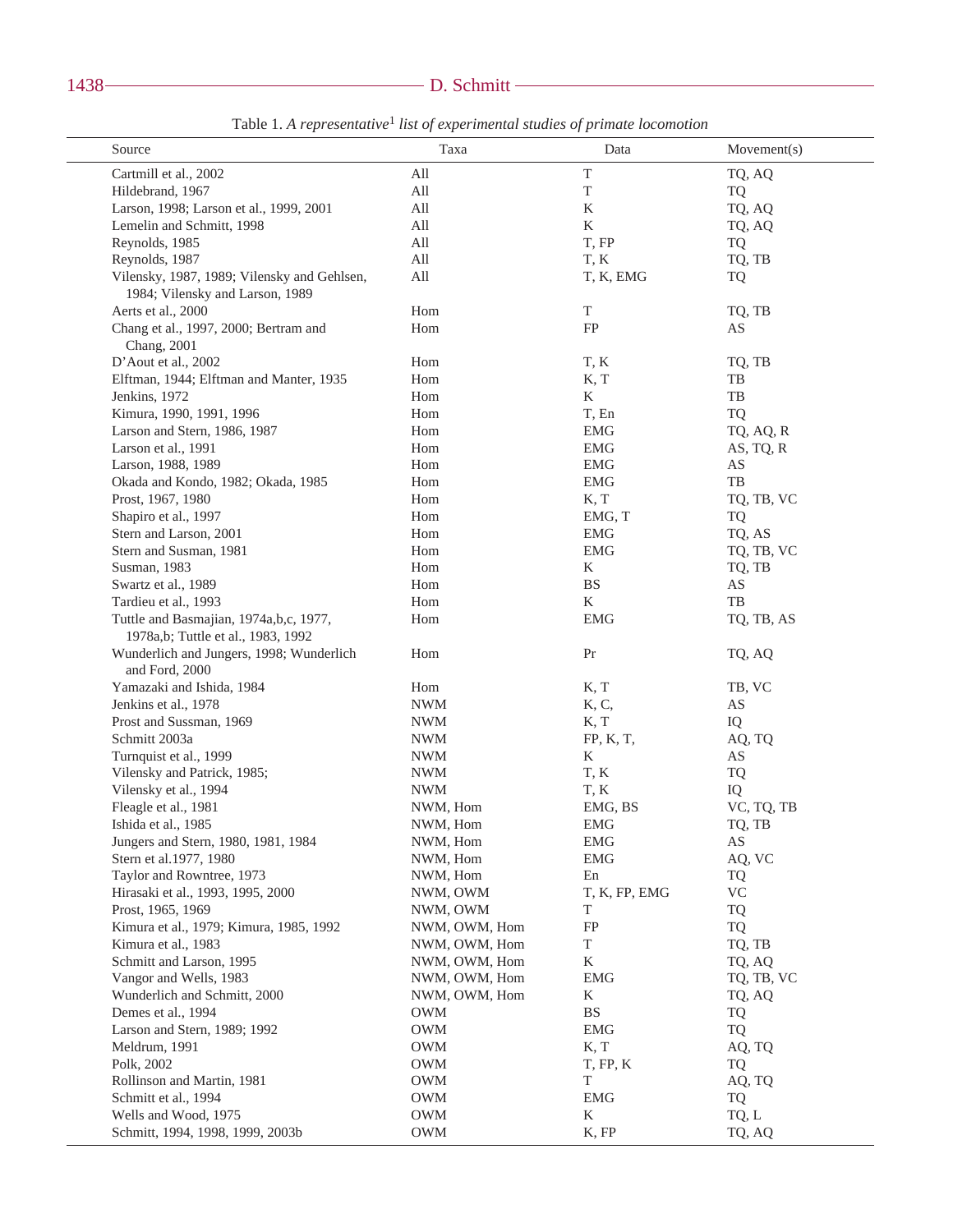#### *Experimental analyses of human locomotor evolution* 1439

| Table 1. Continued |  |
|--------------------|--|
|--------------------|--|

| Source                                                                                                   | Taxa       | Data       | Movement(s) |  |
|----------------------------------------------------------------------------------------------------------|------------|------------|-------------|--|
| Vilensky, 1980, 1983, 1988; Vilensky and<br>Gankiewicz, 1986, 1990; Vilensky et al.,<br>1986, 1990, 1991 | <b>OWM</b> | K, T       | <b>TQ</b>   |  |
| Whitehead and Larson, 1994                                                                               | <b>OWM</b> | K, C, EMG  | <b>TQ</b>   |  |
| Alexander and Maloiy, 1984                                                                               | OWM, Hom   | T          | <b>TQ</b>   |  |
| Shapiro and Jungers, 1988, 1994                                                                          | OWM, Hom   | EMG, T     | TQ, TB, VC  |  |
| Anapol and Jungers, 1987                                                                                 | Pro        | EMG, T     | TQ, L       |  |
| Demes et al., 1990                                                                                       | Pro        | T          | AQ          |  |
| Demes et al., 1998, 2001                                                                                 | Pro        | FP         | L           |  |
| Gunther, 1991                                                                                            | Pro        | FP, EMG    | L           |  |
| Ishida et al., 1990                                                                                      | Pro        | T, FP      | AQ          |  |
| Jouffroy, 1983; Jouffroy and Gasc, 1974;<br>Jouffroy et al., 1974                                        | Pro        | K, C       | AQ          |  |
| Jouffroy and Petter, 1990                                                                                | Pro        | T, K,      | AQ.         |  |
| Jouffroy and Stern, 1990                                                                                 | Pro        | <b>EMG</b> | AQ          |  |
| Jungers and Anapol, 1985                                                                                 | Pro        | T, EMG     | <b>TQ</b>   |  |
| Schmidt and Fischer, 2000                                                                                | Pro        | K, C       | AQ          |  |
| Schmitt and Lemelin, 2002                                                                                | Pro        | FP         | TQ, AQ      |  |
| Shapiro et al., 2001                                                                                     | Pro        | K          | AQ          |  |
| Stevens, 2001; Stevens et al., 2001                                                                      | Pro        | K, T       | AQ, IAQ     |  |
|                                                                                                          |            |            |             |  |

Pro, prosimian; NWM, New World monkey; OWM, Old World Monkey; Hom, hominoid; All, representative species from all of the above. FP, force plate; K, kinematics; T, temporal characters; EMG, electromyography; BS, bone strain; En, energetics; Pr, pressure; C, cineradiography.

TQ, terrestrial quadrupedalism; AQ, arboreal quadrupedalism; IQ, inclined quadrupedalism (flat substrate); IAQ, inclined quadrupedalism (pole); L, leaping; AS, arm-swinging; TB, terrestrial bipedalism; R, reaching.

<sup>1</sup>This is not an exhaustive list of all studies on primate locomotion. I have included those studies that focus specifically on primate locomotor mechanics primarily in a laboratory setting. I apologize to anyone who was excluded.

Reviews of many experimental studies can be found in Fleagle (1979), Jouffroy (1989), and Churchill and Schmitt (2003).

This table does not include studies by anthropologists that focus solely on human bipedalism, such as Li et al. (1996), Schmitt et al. (1996, 1999) or Crompton et al. (1998).

#### **Primate locomotor characteristics**

Primates show a remarkable diversity of locomotor behaviors. The apes (gibbons, orangutans, chimpanzees and gorillas) show a particularly wide range of locomotor habits, including acrobatic arm-swinging, quadrumanous climbing, quadrupedal knuckle- or fist-walking, and regular short bouts of bipedal locomotion. Nonetheless, quadrupedalism is the most common mode of locomotion among primates, and the ways in which primate quadrupedalism is similar to or differs from that of other mammals has bearing on the pathways for the evolution of more specialized forms of locomotion, including bipedalism.

Data from laboratory-based studies of primate locomotion, much of which is summarized below, can be of great utility to those working on locomotor mechanics in other vertebrates. To make the reader aware of what data are available, I have included a representative list of major studies of primate locomotor mechanics (Table 1). Below, however, I concentrate only on those studies that bear directly on the unique aspects of primate locomotion and the evolution of human bipedalism.

The walking gaits of primates are known to differ from those of most other mammals in several ways (Fig. 1).



Fig. 1. Summary of the commonly accepted differences that are believed to distinguish the walking gaits of most primates from those of most nonprimate mammals. Nonprimates generally use (A) lateral sequence walking gaits (LH, RH, left and right hindlimb; LF, RF, left and right forelimb), (B) have a humerus that at ground contact is retracted relative to a horizontal axis passing through the shoulder, and (C) have greater peak vertical forces *F* on their forelimbs than they do on their hindlimbs. Primates show the opposite pattern. From Schmitt and Lemelin (2002), with permission.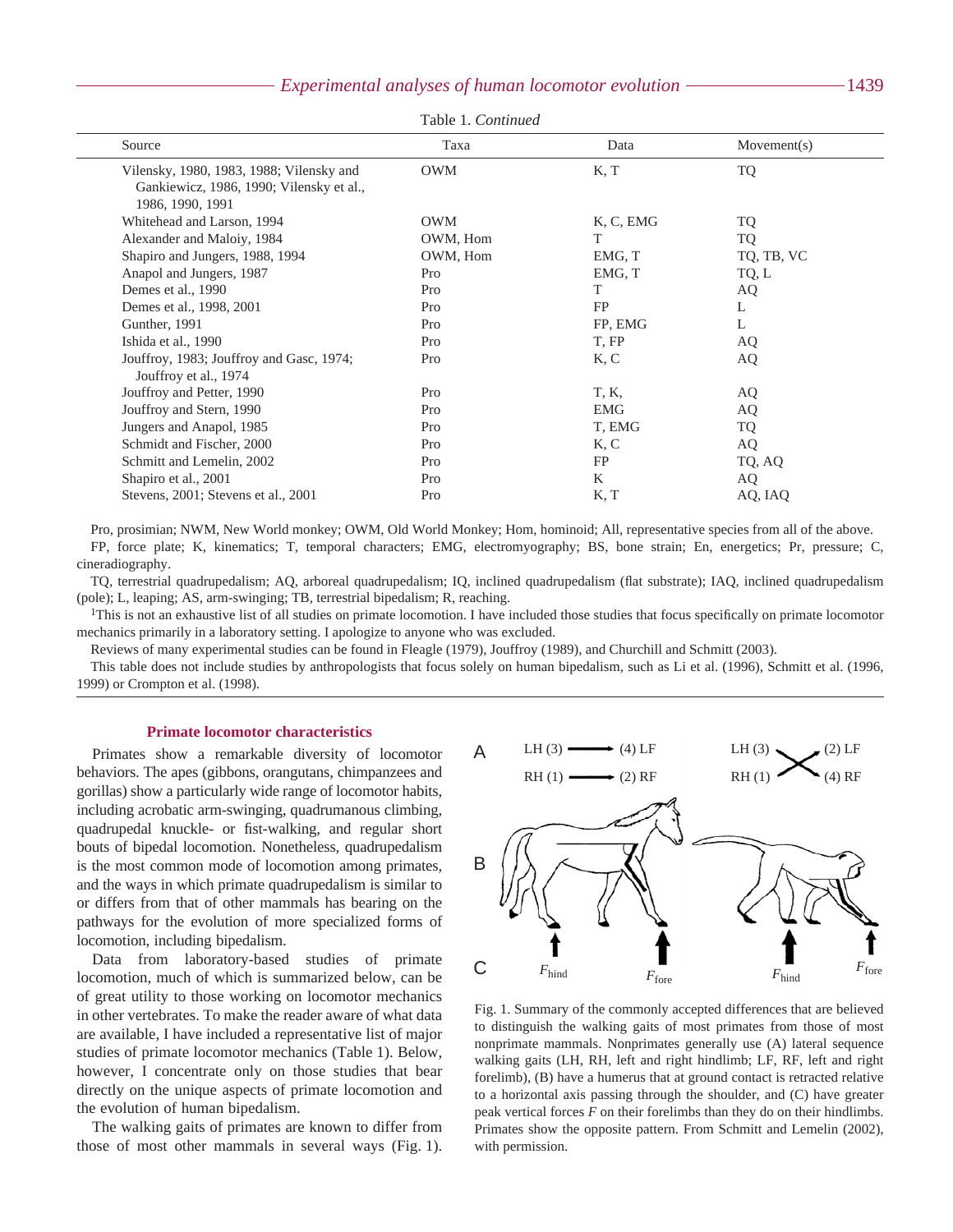First, most primates habitually use a diagonal sequence footfall pattern, in which the footfall of a hindfoot is followed by that of a contralateral forefoot (Muybridge, 1887; Hildebrand, 1967; Vilensky and Larson, 1989; Cartmill et al., 2002). Secondly, primates have a humerus that is relatively protracted at forelimb touchdown (Larson, 1998; Larson et al., 1999, 2001). Thirdly, most primates also have relatively greater peak vertical forces on the hindlimb compared to those on the forelimb (Kimura et al., 1979; Reynolds, 1985; Demes et al., 1994; Polk, 2001, 2002; Schmitt and Lemelin, 2002). Finally, quadrupedal primates appear to use a walking gait involving substantial increases in elbow flexion during stance phase, smaller vertical excursions of the center of gravity, longer contact times, and longer stride lengths compared to other mammals traveling at dynamically similar speeds (Froude numbers) (Alexander and Maloiy, 1984; Demes et al., 1990; Schmitt, 1998, 1999). This more compliant quadrupedal walking style has been documented in a wide range of primates, including the large-bodied quadrupedal apes (Demes et al., 1990, 1994; Schmitt, 1998, 1999; Wunderlich and Jungers, 1998; Larney and Larson, 2003).

#### **Primate locomotor evolution**

The gait characteristics thought to distinguish most primates from most other mammals have all been associated directly or indirectly with the mechanical requirements of locomotion on thin flexible branches (Schmitt and Lemelin, 2002; Cartmill et al., 2002; Schmitt, 2003a), an environment thought to be critical in the origin of primates fifty-five million years or more ago (Cartmill, 1974; Fleagle, 1999). This combination of gait characteristics, shown by primates in general and arboreal primates especially, results in a strong functional differentiation between forelimbs and hindlimbs. This may have facilitated the use of forelimbs in tension during climbing and arm-swinging in New World monkeys and apes. This suite of gait characteristics that typify primates may ultimately have played a role in the evolution of bipedalism (Stern, 1971, 1976; Reynolds, 1985; Schmitt, 1998; Larson et al., 2001; Schmitt and Lemelin, 2002).

The first hominids (primates that use a habitual upright bipedal gait) are believed to have evolved in Africa five to six million years ago (Fleagle, 1999; Ward et al., 1999; Senut et al., 2001). Immediately prior to the appearance of hominids, the primate fauna of Africa and Asia was dominated by generalized arboreal quadrupedal primates with a mixture of ape-like and monkey-like traits (Begun et al., 1997). The earliest known hominids (members of the genus *Australopithecus*) were relatively small-bodied compared to modern humans and their skeletons contain a mosaic of features (Fig. 2) (Stern and Susman, 1983; Susman and Stern, 1984; Lovejoy, 1988; McHenry, 1991a; Leakey et al., 1995; McHenry and Berger, 1998; Ward et al., 1999; Stern, 2000; Ward, 2002). Early hominids had primitive, more ape-like features such as relatively small lower limb and vertebral joints, curved fingers and toes, relatively long upper limbs and



Fig. 2. The skeleton of one individual of *Australopithecus afarensis*. Members of this early hominid species were relatively small and short, with females weighing approximately 30 kg and standing about 1.05 m tall (McHenry 1991b, 1992). These early hominids were gracile with small and loosely stabilized limb and vertebral joints and distinctly curved phalanges (Stern and Susman, 1983), features that are also found in many extant apes. Like living apes, they also had relatively long upper limbs compared to the lower limbs, a condition that is also found in later australopithecines (McHenry and Berger, 1998). Many of the ape-like features of the postcranial skeleton are also found in earlier australopithecines (Ward et al., 1999). Exactly how these features should be interpreted is the subject of considerable debate (Susman et al., 1984; Latimer, 1991; Stern, 2000; Lovejoy et al., 2002; Ward, 2002), although the joint morphology suggests a different loading pattern from that found in modern humans (Stern and Susman, 1983; Schmitt et al., 1996, 1999). The image is modified from Fleagle (1999).

short lower limbs. They also had derived, more human-like features associated with bipedalism, including valgus knees and short, somewhat laterally facing iliac blades. Finally, early hominids also had unique features not found in either apes or humans, such as an exceptionally wide, platypelloid pelvis. There is considerable debate about how these features should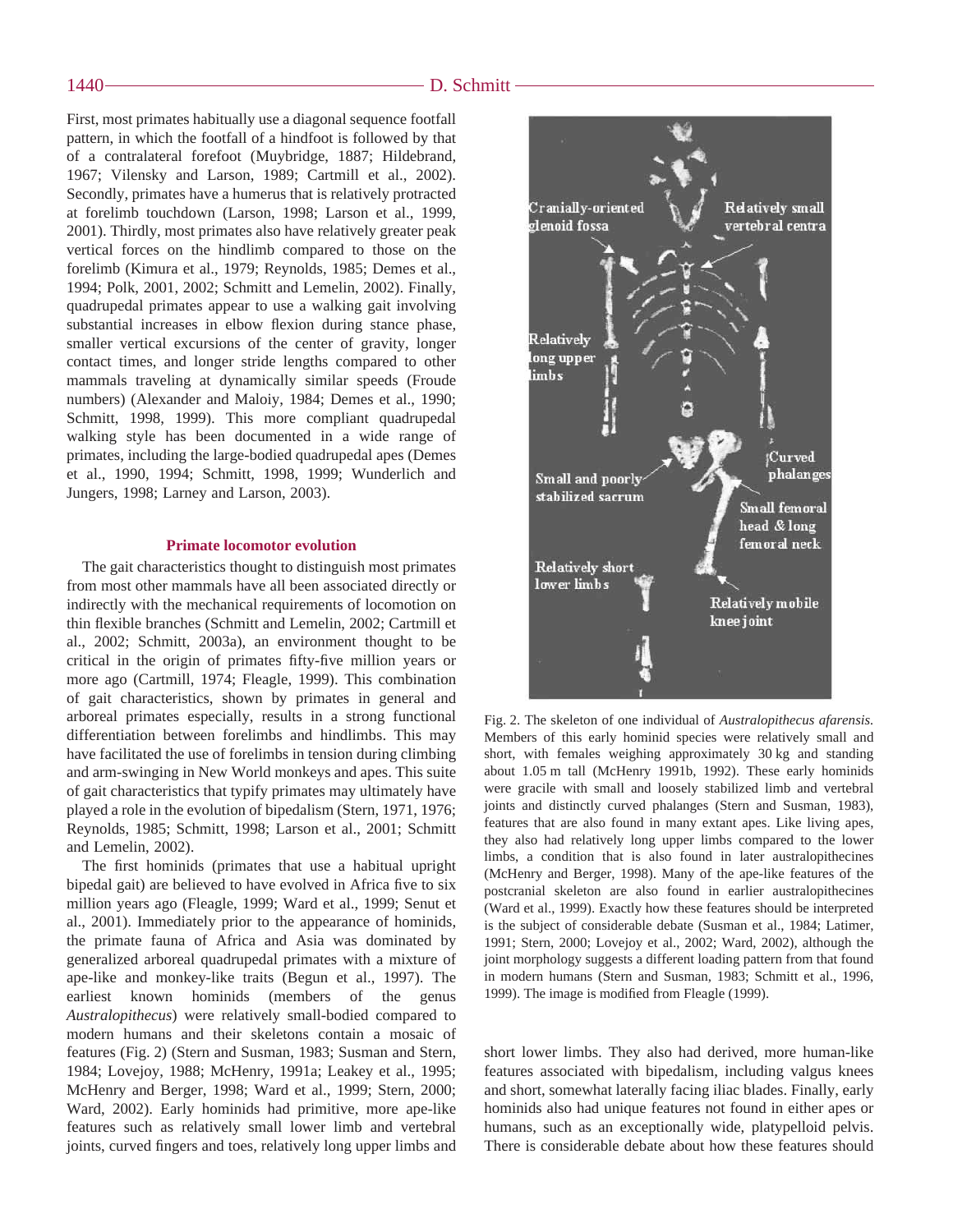

Fig. 3. Illustration of the walking postures (at heel-strike, midstance and toe-off) and vertical ground reaction forces (expressed as % body weight) in a human (A) and a chimpanzee (B). The chimpanzee uses a more flexed hip and knee posture throughout stance phase, has lower oscillations of the center of mass, and generates a flatter, lower vertical peak force curve. Human and chimpanzee redrawn from Elftman (1944); force traces re-drawn from Kimura et al. (1979).



*→ Homo* normal *→ Homo* compliant *→ Hylobates* → *Pan* 









Stance phase

be interpreted (for comprehensive reviews of this debate, see Stern, 2000; Ward, 2002). Some researchers argue that the locomotor mode of these hominids was kinematically distinct from our own (e.g. Zuckerman et al., 1973; Oxnard, 1975; Tuttle, 1981; Stern and Susman, 1983; Berge, 1984, 1991, 1994; Susman et al., 1984; Berge and Kazmeirczak, 1986; McHenry, 1986, 1991a; Duncan et al., 1994; Ruff, 1988; Sanders, 1998; Stern, 2000). Others have argued equally strongly that early hominids walked with a gait equivalent to that of modern humans (e.g. Robinson, 1972; Lovejoy, 1980, 1988; Latimer, 1983, 1991; Latimer et al., 1987; Latimer and Lovejoy, 1989; Crompton et al., 1998). The features of the locomotor skeleton that appear to some to indicate a gait different from that of modern humans and some degree of regular climbing behavior appear as early as 4 million years ago, and are also present in the earliest members of the genus *Homo* (*Homo habilis*) (Susman and Stern, 1982; Susman, 1983; Susman et al., 1984; McHenry and Berger, 1998; Ward

et al., 1999). There is much less controversy about the locomotor behavior of later hominids such as *Homo erectus* (appearing about 1.8 million years ago), which exhibit a more modern body form with long hindlimbs and robust joints (Jungers, 1988; McHenry, 1991b). It is widely accepted that *Homo erectus* walked and ran much as we do today (Carrier, 1984; Stanley, 1992; Bramble, 2000; Gruss and Schmitt, 2000, in press).

#### *Gait compliance and the evolution of bipedalism*

Since the pioneering studies of the British anatomist Herbert Elftman, it has been recognized that apes and other nonhuman primates differ from humans in the use of a relatively more compliant form of bipedalism (Fig. 3) (Elftman and Manter, 1935; Elftman, 1944; Prost, 1967, 1980; Jenkins, 1972; Okada, 1985; Yamazaki and Ishida, 1985; Reynolds, 1987; Kimura, 1990, 1991, 1996; Aerts et al., 2000; D'Aout et al., 2002). Normal human walking differs from apes, which exhibit habitually flexed hips, knees and ankles during stance phase (Fig. 4). However, when we asked people to walk with minimal oscillations of the center of mass, they adopted deeply flexed lower limb postures like those of most apes (Fig. 4; Schmitt et al., 1996, 1999).

Limb compliance leads to smaller oscillations of the center of mass and alters the magnitude of the peak vertical substrate reaction force and the shape of the force–time plot (Alexander and Jayes, 1978; McMahon et al., 1987;

Fig. 4. Angular values for the lower limb joints of humans walking normally and compliantly compared with bipedal walking gaits of the gibbon (*Hylobates lar*) and the pygmy chimpanzee (*Pan paniscus*). The data for the humans were collected at SUNY Stony Brook using the same sample as was used for the maximum walking speed and stride length data presented in Table 2. The data for the gibbon are a composite of data from Prost (1967) and Yamazaki and Ishida (1984). The data for the chimpanzee are from D'Aout et al. (2002).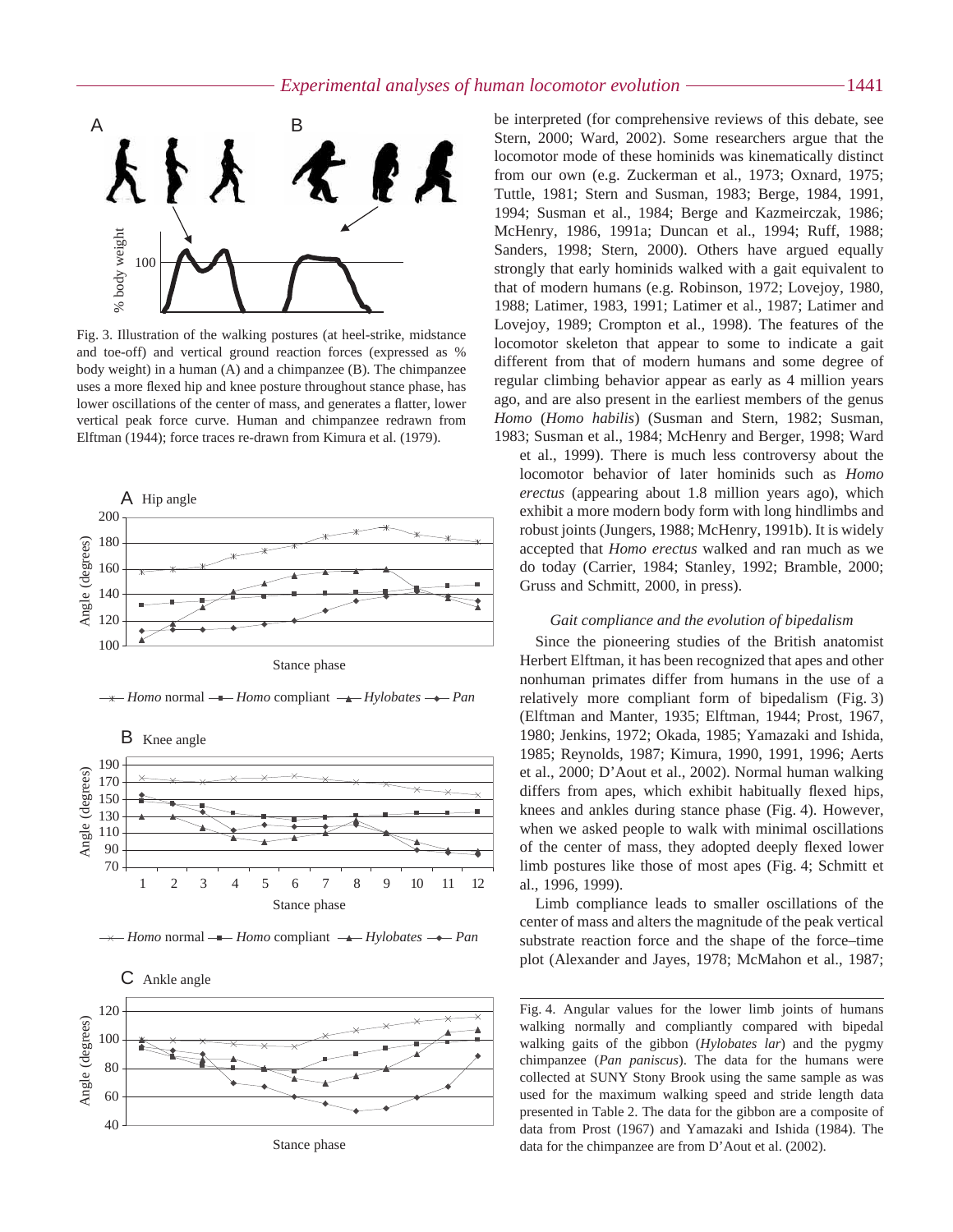Alexander, 1992; Schmitt, 1998, 1999; Yaguramaki et al., 1995; Li et al., 1996). During normal walking humans generate a vertical ground reaction force curve with two distinct peaks that are both greater than body weight, although at very slow speeds the force-time curve is relatively flat-topped (Alexander and Jayes, 1978). This force pattern is characteristic of a stifflegged gait in which the center of mass is highest at midstance and lowest at double support (Fig. 3A). In contrast, nonhuman primates walking bipedally generate single-peaked force curves in which the peak is much closer to body weight (Fig. 3B) (Kimura et al., 1979; Kimura, 1996). Humans walking with more compliant limb postures produce similar force patterns, although the overall mechanics of human compliant walking are still not well understood (Yaguramaki et al., 1995; Li et al., 1996; Schmitt et al., 1996).

Since nonhuman primates typically utilize compliant gaits when they walk either quadrupedally or bipedally, it seems plausible then, that early bipedal hominids would have retained a compliant walking style typical of other nonhuman primates. Postcranial anatomy of early hominids suggests that some of them walked with a deeply yielding knee and hip (Stern and Susman, 1983). But beyond being simply a primitive retention, compliant walking in prehominids may have had several advantages. Among quadrupedal nonhuman primates, low peak forces and reduced stride frequencies make their locomotion relatively smooth, which helps them avoid shaking flexible branches, thus enhancing their stability and helping them escape the notice of predators (Demes et al., 1990; Schmitt, 1998, 1999). These features may have also allowed primates to maintain mobile, loosely stabilized forelimb joints. Our recent kinematic, force plate and accelerometer studies on human compliant bipedalism (summarized in Table 2) show that humans who adopted a complaint gait achieved longer stride lengths, faster maximum walking speeds, lower peak vertical forces, and improved impact shock attenuation between shank and sacrum compared to normal walking (Schmitt et al., 1996, 1999). These data are consistent with findings of several other studies (Yaguramaki et al., 1995; Li et al., 1996). As a result, my colleagues and I have argued, as did Stern and Susman (1983), that compliant bipedalism may have been an effective gait for a small biped, with relatively small and weakly stabilized joints that had not yet completely forsaken arboreal locomotion (Schmitt et al., 1996, 1999).

Humans who attempt to walk with a compliant gait often find it awkward, however, and some researchers argue that the retention of compliant walking style in early hominids is unlikely because it would be too energetically expensive and raises core-body temperatures (Crompton et al., 1998). It is likely that a modern bipedal walking gait would be more efficient than hominoid-style quadrupedalism or bipedalism (Leonard and Robertson, 1995, 1997a,b, 2001). Some have argued that the costs of locomotion would be especially high for a short-legged hominid (Jungers, 1982; Rodman and McHenry, 1980; but for a contrary view, see Kramer, 1999). However, a review of the literature by Stern (1999) suggests that the differences would have been minor. Moreover, there

Table 2. *The effect of compliant bipedalism on temporal and kinetic variables in humans*

|                                            | Normal | Compliant |
|--------------------------------------------|--------|-----------|
| Average maximum walking speed $(m s^{-1})$ | 2.25   | 3.2       |
| Average maximum stride length (m)          | 2.1    | 2.97      |
| Average peak vertical force magnitude      | 130    | 112       |
| (% body weight)                            |        |           |
| Average impact shock attenuation           | 3.8    | 10.1      |
| (shank g/head g)                           |        |           |

The data in this table are previously unpublished values collected at the State University of New York at Stony Brook and at Duke University.

Different samples were used for different studies.

The study of maximum walking speed and stride length involved 7 men and 7 women between the ages 19 and 55 (mean = 30) whose height ranged from  $1.5 \text{ m}$  to  $1.94 \text{ m}$  (average =  $1.7 \text{ m}$ ).

The study of vertical peak force magnitude involved 7 women and 5 men between the ages of 18 and 55 (mean = 23) whose height ranged from 1.5*·*m to 1.84*·*m (average = 1.62*·*m).

The speed range of the subjects in this study was relatively narrow and subjects walked relatively fast (average speed for straight-legged walking =  $2.03 \text{ m s}^{-1}$  and for bent-hip, bent-knee walking =  $2.13 \text{ m s}^{-1}$ ).

Finally, the study of impact shock attenuation involved 6 men and 5 women between ages of 19 and 35 (average = 22) whose height ranged from 1.6  $\text{m}$  to 1.84  $\text{m}$  (average = 1.6  $\text{m}$ ). In this latter study, average speed for normal walking =  $1.78 \text{ m s}^{-1}$  and for compliant walking=1.92*·*m*·*s–1.

is little evidence that such a compliant bipedal gait in early hominids would have been more energetically costly than that of a quadrupedal prehominid. Experimental studies have repeatedly shown that there is little difference in energetic costs between quadrupeds and bipeds (Taylor and Rowntree, 1973; Fedak et al., 1977; Fedak and Seherman, 1979; Rodman and McHenry, 1980; Roberts et al., 1998a,b; Griffin, 2002), although a recent study found a 20% increase in cost in macaques (Nakatsukasa et al., 2002). In addition, Steudel (Steudel, 1994, 1996; Steudel-Numbers, 2001), using data on limb length and oxygen consumption for humans and other mammals, concluded that 'increased energetic efficiency would not have accrued to early bipeds' (Steudel, 1996, p. 345). She goes on, however, to point out that 'selection for improved efficiency in the bipedal stance would have occurred once the transition [to modern human bipedalism] was made' (Steudel, 1996, p. 345). In summary, it certainly cannot be convincingly argued that bipedalism in the earliest hominids provided significant savings in energy. By the same token, it is unlikely that a shift to bipedalism induced significant energetic costs relative to the locomotion of a prehominid primate.

#### *Locomotion of the prehominid primate*

Although a discussion of the selective advantages of bipedalism is beyond the scope of this paper, one other way to understand the pathway through which bipedalism evolved is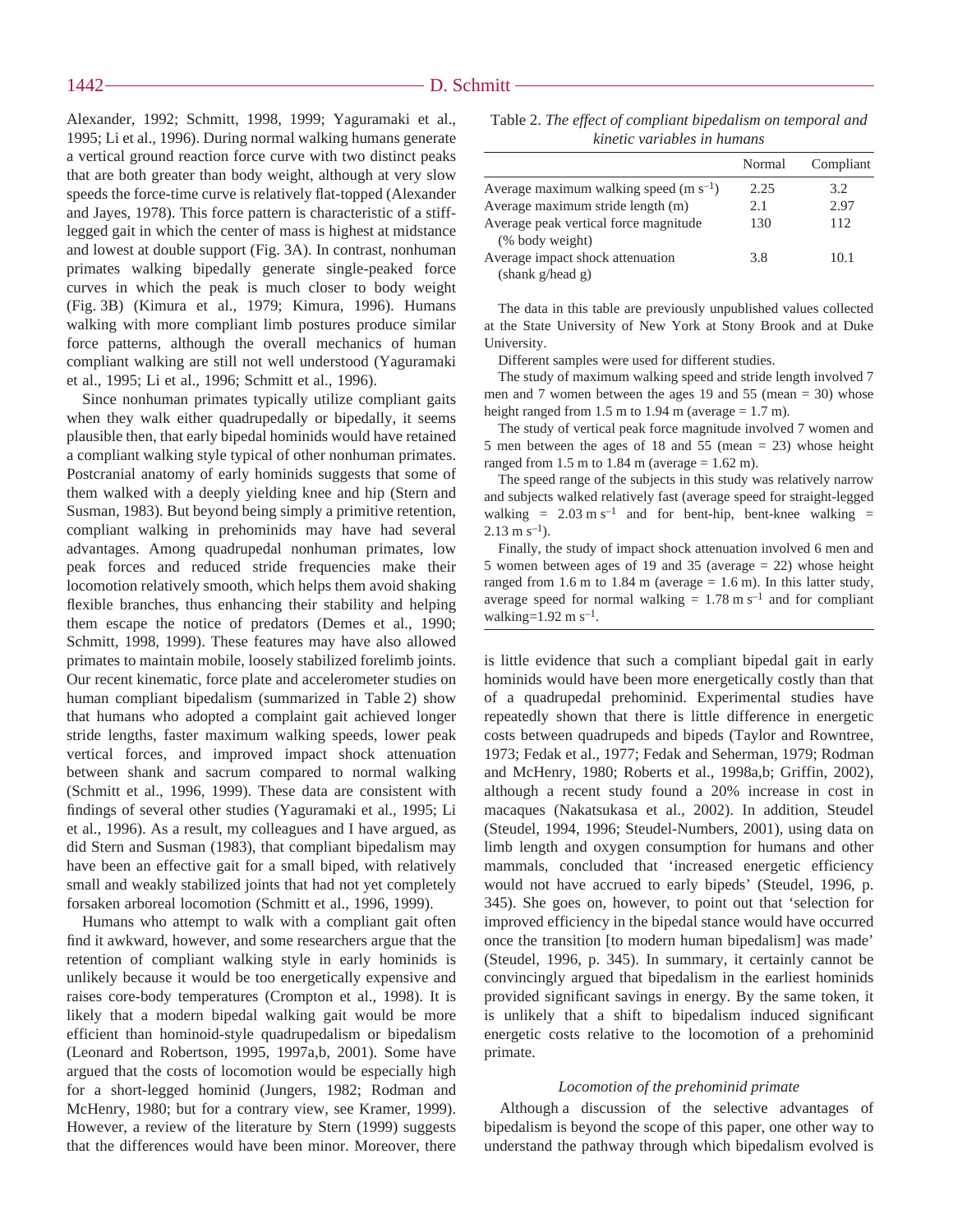to consider the mode of locomotion in the prebipedal prehominid ancestor. The mode of locomotion in the primate that immediately preceded the adoption of upright bipedalism has been a subject of debate since the turn of the last century (for thorough reviews, see Tuttle, 1974; Richmond et al., 2002). Theories concerning the nature of locomotion in the prehominid primate can be divided into three basic groups. The troglodytian model posits a terrestrial, knuckle-walking chimpanzee as the prototype for a prehominid (e.g. Washburn, 1951; Gebo, 1992, 1996; Richmond et al., 2002). Proponents of this model argue for a significant component of terrestrial locomotion in the hominid ancestor (Gebo, 1992) but do not preclude arboreal activity as a significant component of the evolution of bipedalism (Richmond et al., 2002). In addition, some researchers have argued that feeding, not locomotor, adaptations in chimpanzees are critical for the evolution of hominid bipedalism (Hunt, 1994; Stanford, 2002). Supporters of a brachiationist model alternatively suggest that bipedalism evolved from a small-bodied suspensory ancestor similar to gibbons (e.g. Keith, 1923; Tuttle, 1981). Finally, other researchers invoke no specific primate as a distinct model for the prehominid, but argue instead that the mechanical requirements of climbing vertical supports are similar to those required by early bipeds (Stern, 1971; Prost, 1980; Fleagle et al., 1981). Of course, these models are not mutually exclusive, and some have argued for an ancestor with a varied and generalized locomotor repertoire (Rose, 1991). These models can be evaluated using phylogenetic, morphometric, fossil and experimental evidence, but these approaches do not yield consistent results.

The knuckle-walking model has received strong support from molecular data that suggest that chimpanzees and humans are sister taxa (Richmond et al., 2002). The clear phylogenetic relationship between humans and chimps, the latter of which regularly knuckle walk in both terrestrial and arboreal settings (Tuttle, 1974; Doran, 1992) and engage in frequent bouts of terrestrial and arboreal bipedalism (Hunt, 1994; Stanford, 2002), makes it tempting to look only to chimpanzees for understanding the evolution of human bipedalism. This longstanding habit may have hindered our understanding of human evolution because of the difficulty of explaining why a terrestrial quadruped would have evolved into an obligate biped. Furthermore, recent anatomical evidence supporting a terrestrial knuckle-walking ancestor for hominids (Gebo, 1992, 1966; Richmond and Strait, 2000, 2001; Richmond et al., 2002) is not universally accepted (Meldrum, 1993; Schmitt and Larson, 1995; Wunderlich and Jungers, 1998; Dainton and Macho, 1999; Corruccini and McHenry, 2001; Dainton, 2001; Lovejoy et al., 2001).

While phylogenetic evidence points toward chimpanzees, and fossil evidence remains ambiguous, experimental studies of humans and other primates point squarely toward an arboreal, climbing ancestor of hominids, because the mechanics of arboreal climbing and bipedalism are more similar to each other than either is to the mechanics of terrestrial quadrupedalism. Some of the earliest experimental work on locomotion in apes was carried out independently by Russell Tuttle of the University of Chicago and Jack Stern of the State University of New York at Stony Brook. Tuttle's studies of muscle recruitment patterns in forearm and gluteal musculature in chimps and gorillas led him and his colleague John Basmajian to conclude that terrestrial quadrupedalism did not play a critical role in the evolution of bipedalism. Rather they surmised that 'hominid bipedalism may indeed be rooted in bipedal reaching and branch-running behaviors of relatively small bipedal apes' (Tuttle and Basmajian, 1974a, p. 312).

Stern and his colleagues documented recruitment patterns of forelimb and hindlimb muscles in a variety of ape and monkey species (Stern et al., 1977; Vangor, 1977; Fleagle et al., 1981; Stern and Susman, 1981; Vangor and Wells, 1983). Perhaps the most critical result of their studies was the finding that spider monkeys, chimpanzees and orangutans recruit their lesser gluteal muscles to the greatest degree during stance phase of vertical climbing and bipedalism to produce medial rotation of the femur or to stabilize the pelvis when walking with a flexed hip (Fig. 5). They concluded that a transition from vertical climbing to bipedalism would have involved minimal change in the functional role of thigh musculature. These data, along with additional EMG and bone strain data, led them to conclude that a prehominid primarily adapted for vertical climbing would develop 'hindlimb morphology pre-adaptive for human bipedalism' (Fleagle et al., 1981, p. 360). Ishida et al. (1985) reached the same conclusion in their electromyographic study of bipedal walking in a variety of primate species. The argument that vertical climbing is a 'good intermediate between arboreal behavior and terrestrial bipedalism' (Prost, 1985, p. 301) is further supported by kinematic and electromyographic data on gibbons, chimpanzees and spider monkeys walking bipedally and climbing vertical supports (Prost, 1967, 1980; Hirasaki et al., 1993, 1995, 2000).

Additional support for an arboreal/climbing ancestry for hominids comes from force-plate studies showing that the difference in forelimb and hindlimb peak vertical forces is greatest in highly arboreal primates (Kimura et al., 1979; Kimura, 1985, 1992; Reynolds, 1985; Demes et al., 1994; Schmitt and Lemelin, 2002). More recent studies show that functional differentiation between fore- and hindlimbs is greatest when animals walk on arboreal supports or climb vertical poles (Hirasaki et al., 1993, 2000; Schmitt, 1998; Wunderlich and Ford, 2000). Data on peak plantar pressures in chimpanzees and humans led Wunderlich and Ford (2000) to state that chimpanzee quadrupedal walking on arboreal supports resembles human bipedalism more closely than either chimpanzee terrestrial quadrupedalism or bipedalism. Thus, if reducing the weight-bearing role of the forelimbs is critical to the evolution of bipedalism, it seems likely that the hominid ancestor was an active arborealist. Recent experimental studies associating heel-strike at the end of swing phase with arboreal quadrupedalism (Schmitt and Larson, 1995) and vertical climbing (Wunderlich and Schmitt, 2000) further strengthen this argument.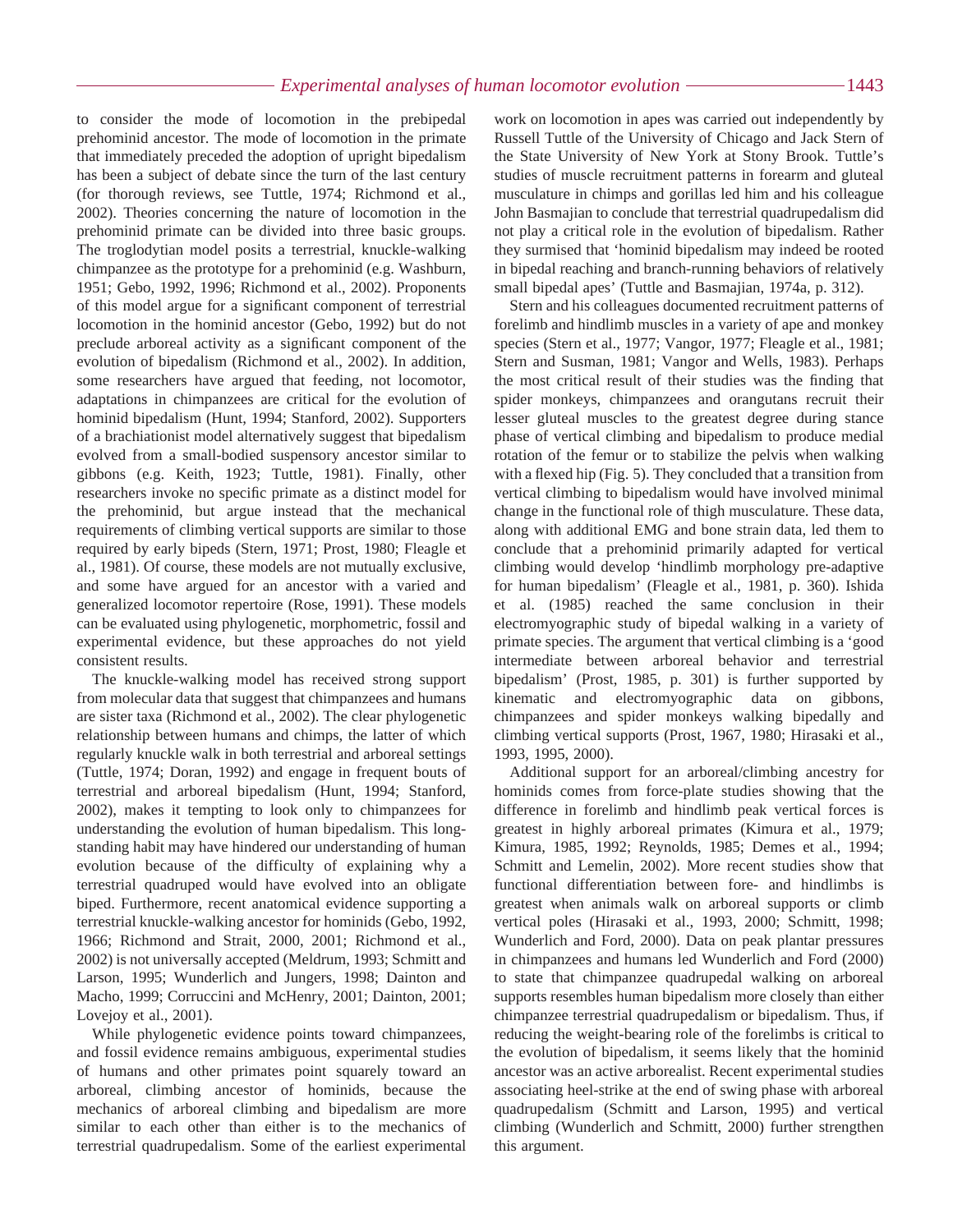#### 1444 — **D. Schmitt**



Fig. 5. Electromyographic activity of gluteus medius in spider monkeys (Ateles sp.) and chimpanzees (Pan troglodytes) during terrestrial quadrupedalism, terrestrial bipedalism, and climbing a large vertical support. The data for the spider monkey are from Fleagle et al. (1981), and for the chimpanzee from Stern and Susman (1983). The graphs follow the approach of Stern et al. (1980). The *x*-axis represents stance and swing phase. The *y*-axis represents activity (expressed as a percentage of maximum muscle recruitment) that occurred 75% of the time during the respective activity. Muscular recruitment increases in both magnitude and duration from quadrupedalism to bipedalism. The recruitment patterns during bipedalism and vertical climbing are similar to each other. The same pattern is found for the orangutan (*Pongo pygmaeus*) for all three behaviors and for the gibbon (*Hylobates lar*) during bipedalism and vertical climbing (Stern and Susman, 1983).

#### **Conclusions**

Experimental data collected on humans and nonhuman primates suggest that early hominid bipedalism evolved in an arboreal, climbing primate. The earliest mode of bipedalism included many aspects of locomotion seen in modern humans, but probably did not involve inverted pendulum-like mechanics. This difference in locomotor styles between early hominids and modern humans appears to be associated with small, gracile and poorly stabilized hindlimbs in our earliest ancestors (Stern and Susman, 1983). It seems likely that the shift to a more robust modern skeleton seen in early members of the genus *Homo* reflected the adoption of a relatively stiff-

legged gait. This perspective on the evolution of bipedalism from a relatively compliant to a relatively stiff-legged style changes our understanding of locomotor adaptations in the genus *Homo*. The data described above strongly suggest that a relatively stiff-legged bipedal gait and associated physiological and musculoskeletal adaptations are not inherited from prebipedal ancestors or even from the earliest upright bipeds. These features are instead, specialized characters that evolved relatively recently.

I am grateful to Matt Cartmill, Tim Griffin, Laura Gruss, Mark Hamrick, Jandy Hanna, Susan Larson, Pierre Lemelin,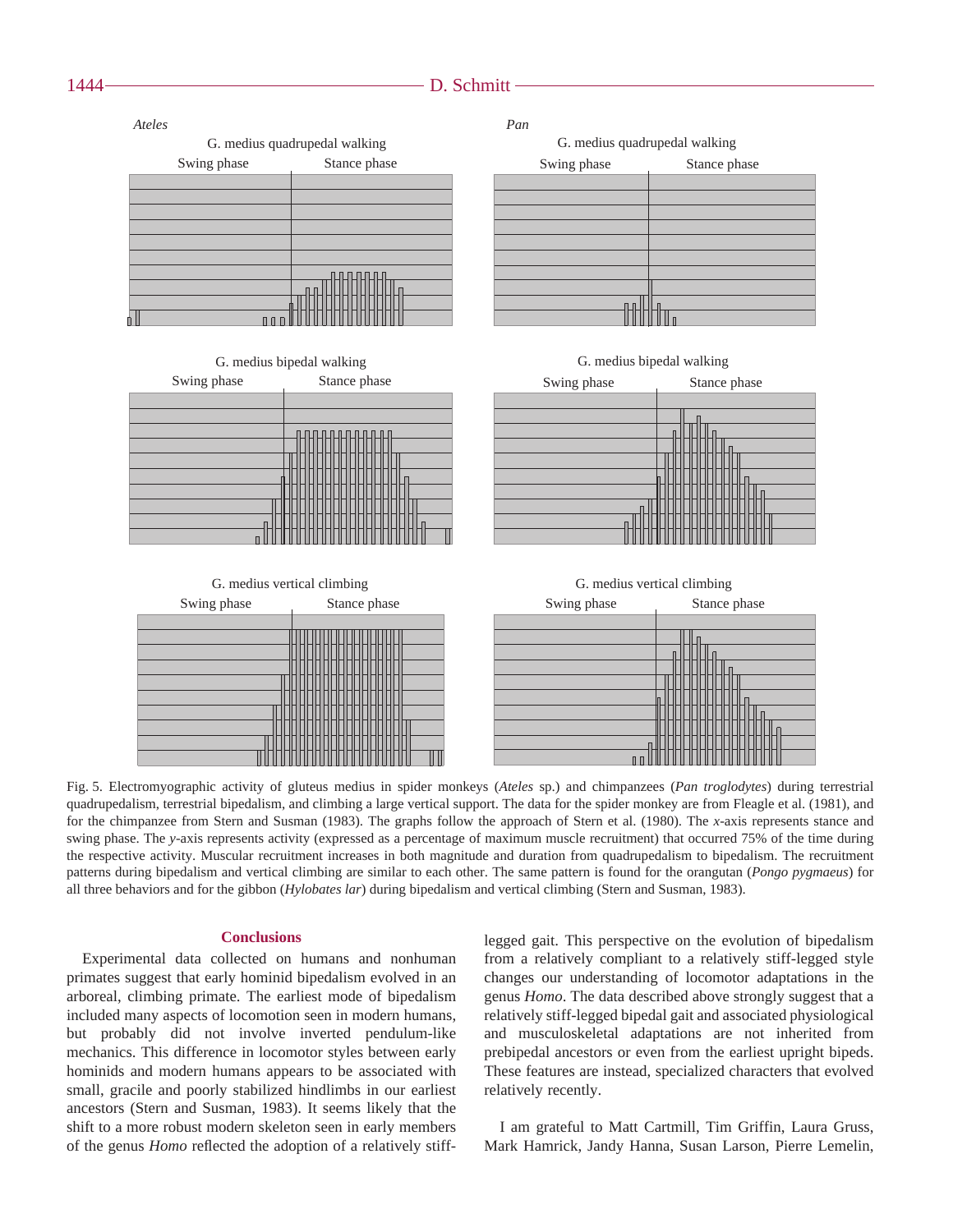Brian Richmond, Jack Stern, Christine Wall and Roshna Wunderlich for insightful discussions, comments and advice in the preparation of this manuscript. I thank Ruth Hein for skilful editing. The comments of two anonymous reviewers significantly improved this manuscript. Much of the research on primate and human compliant walking was supported by the National Science Foundation (SBR 8819621, 89044576, and 9209004; BCS 990441), the L. S. B. Leakey Foundation, and Sigma Xi.

#### **References**

- **Aerts, P., Van Damme, R., Van Elsacker, L. and Duchene, V.** (2000). Spatiotemporal gait characteristics of the hind-limb cycles during voluntary bipedal and quadrupedal walking in bonobos (*Pan paniscus*). *Am. J. Phys. Anthropol.* **111**, 503-517.
- **Alexander, R. McN.** (1977). Mechanics and scaling of terrestrial locomotion. In *Scale Effects in Animal Locomotion* (ed. T. Pedley), pp. 93-110. London: Academic Press.
- **Alexander, R. McN.** (1992). A model of bipedal locomotion on compliant legs. *Phil. Trans. R. Soc. Lond. B* **338**, 189-198
- **Alexander, R. M. and Jayes, A. S.** (1978). Vertical movements in walking and running. *J. Zool. Lond.* **185**, 27-40.
- **Alexander, R. M. and Maloiy, G. M.** (1984). Stride lengths and stride frequencies of primates. *J. Zool. Lond.* **202**, 577-582.
- **Anapol, F. C. and Jungers, W. L.** (1987). Telemetered electromyography of the fast and slow extensors of the leg of the brown lemur (*Lemur fulvus*). *J. Exp. Biol.* **130**, 341-358.
- **Begun, D. R., Ward, C. V. and Rose, M. D.** (ed.) (1997). *Function, Phylogeny and Fossils: Miocene Hominoid Evolution and Adaptations*. New York: Plenum.
- **Berge, C.** (1984). Multivariate analysis of the pelvis for hominids and other extant primates: Implications for the locomotion and systematics of the different species of *Australopithecines*. *J. Hum. Evol.* **13**, 555-562.
- **Berge, C.** (1991). Size- and locomotion-related aspects of hominid and anthropoid pelves: an osteometrical multivariate analysis. *Hum. Evol.* **6**, 365-376.
- **Berge, C.** (1994). How did the australopithecines walk? A biomechanical study of the hip and thigh in *Australopithecus afarensis. J. Hum. Evol.* **26,** 259-273.
- **Berge, C. and Kazmeirczak, J. B.** (1986). Effects of size and locomotor adaptations on the hominid pelvis: Evaluation of Australopithecine bipedality with a new multivariate method. *Folia Primatol.* **46**, 185-204.
- **Bertram, J. E. A. and Chang, Y.** (2001). Mechanical energy oscillations of two brachiation gaits: Measurement and simulation. *Am. J. Phys. Anthropol*. **115**, 319-326
- **Bramble, D. M.** (2000). Head stabilization in human running: Implications for hominid evolution. *Am. J. Phys. Anthropol.* **Suppl. 30**, 111-???.
- **Carrier, D. R.** (1984). The energetic paradox of human running and hominid evolution. *Curr. Anthropol.* **25**, 483-494.
- **Cartmill, M.** (1974). Rethinking primate origins. *Science* **184**, 436-443.
- **Cartmill, C., Lemelin, P. and Schmitt, D.** (2002). Toward a predictive theory of symmetrical gaits. *Zool. J. Linn. Soc.* **136**, 401-420.
- **Cavagna, G. A., Thys, H. and Zamboni, A.** (1976). Sources of external work in level walking and running. *J. Physiol. Lond.* **262**, 639-657.
- **Cavagna, G. A., Heglund, N. C. and Taylor, C. R.** (1977). Mechanical work in terrestrial locomotion: two basic mechanisms for minimizing energy expenditure. *Am. J. Physiol*. **233**, R243-261.
- **Chang, Y. H., Bertram J. E. and Ruina, A.** (1997). A dynamic force and moment analysis system for brachiation. *J. Exp. Biol.* **200**, 3013-3020.
- **Chang, Y., Bertram, J. E. A. and Lee, D. V.** (2000). External forces and torques generated by the brachiating white-handed gibbon (*Hylobates lar*). *Am. J. Phys. Anthropol.* **113**, 201-216.
- **Churchill, S. E. and Schmitt, D.** (2003). Biomechanics in paleoanthropology: engineering and experimental approaches to the investigation of behavioral evolution in the genus *Homo*. In *New Perspectives in Primate Evolution and Behavior* (ed. C. Harcourt and R. Crompton), pp. 59-90. London: Linnaean Society.
- **Corruccini, R. S. and McHenry, H. M.** (2001). Knuckle-walking hominid ancestors. *J. Hum. Evol.* **40,** 507-511.

**Crompton, R. H., Li, Y., Wang, W., Gunther, M. M. and Savage, R.**

(1998). The mechanical effectiveness of erect and bent-hip, bent-knee bipedal walking in *Australopithecus afarensis. J. Hum. Evol.* **35**, 55-74.

- **D'Août, K. D., Aerts, P., De Clercq, D., De Meester, K. and Van Elsacker, L.** (2002). Segment and joint angles of hind limb during bipedal and quadrupedal walking of the bonobo (*Pan paniscus*). *Am. J. Phys. Anthropol.* **119**, 37-51
- **Dainton, M. and Macho, G. A.** (1999). Did knuckle walking evolve twice? *J. Hum. Evol.* **36**, 171-194.
- **Dainton, M.** (2001). Did our ancestors knuckle-walk? *Nature* **410**, 324-325.
- **Demes, B., Jungers, W. L. and Nieschalk, U.** (1990). Size- and speed-related aspects of quadrupedal walking in slender and slow lorises. In *Gravity, Posture and Locomotion in Primates* (ed. F. K. Jouffroy, M. H. Stack, and C. Niemitz), pp. 175-198. Florence: Il Sedicesimo.
- **Demes, B., Larson, S. G., Stern, J. T., Jr, Jungers, W. L., Biknevicius, A. R. and Schmitt, D.** (1994). The kinetics of primate quadrupedalism: hindlimb drive reconsidered. *J. Hum. Evol*. **26**, 353-374
- **Demes, A. B., Stern J. T., Jr, Hausman, M. R., Larson, S. G., McLeod, K. J. and Rubin, C. T.** (1998). Patterns of strain in the macaque ulna during functional activity. *Am. J. Phys. Anthropol.* **106**, 87-100.
- **Demes, A. B., Qin, Y., Stern, J. T., Jr, Larson, S. G. and Rubin, C. T.** (2001). Patterns of strain in the macaque tibia during functional activity. *Am. J. Phys. Anthropol.* **116**, 257-265.
- **Doran, D. M.** (1992). Comparison of instantaneous locomotor bout sampling methods: A case study of adult male chimpanzee locomotor behavior and substrate use. *Am. J. Phys. Anthropol.* **89**, 85-100.
- **Duncan, A. S., Kappleman, J. and Shapiro, L. J.** (1994). Metatarsophalangeal joint function and positional behavior in *Australopithecus afarensis*. *Am. J. Phys. Anthropol.* **93**, 67-81.
- **Elftman, H.** (1944). The bipedal walking of the chimpanzee. *J. Mammal*. **25**, 67-71.
- **Elftman, H. and Manter, J.** (1935). Chimpanzee and human feet in bipedal walking. *Am. J. Phys. Anthropol.* **20**, 69-79.
- **Farley, C. T. and Ko, T. C.** (1997). Mechanics of locomotion in lizards. *J. Exp. Biol.* **200**, 2177-2188.
- **Fedak, M., Pinshow, B. and Schmidt-Nielsen, K.** (1977). Energy costs of bipedal running. *Am. J. Physiol.* **227**, 1036-1044.
- **Fedak, M. and Seherman, M.** (1979). Reappraisal of the energetics of locomotion show identical costs in bipeds and quadrupeds, including ostrich and horse. *Nature* **282**, 713-716.
- **Fleagle, J. G.** (1999). *Primate Adaptation and Evolution.* New York: Academic Press.
- **Fleagle, J. G.** (1979). Primate positional behavior and anatomy: Naturalistic and experimental approaches. In *Environment, Behavior, and Morphology: Dynamic Interactions in Primates* (ed. M. E. Morbeck, H. Preuschoft and N. Gomberg), pp. 313-326. New York: Wenner-Gren Foundation.
- **Fleagle, J. G., Stern, J. T., Jr, Jungers, W. L., Susman, R. L., Vangor, A. K. and Wells, J. P.** (1981). Climbing: a biomechanical link with brachiation and with bipedalism. *Symp. Zool. Soc. Lond*. **48**, 359-375.
- **Gatesy, S. M. and Biewener, A. A.** (1991). Bipedal locomotion: effects of speed, size, and limb posture in birds and humans. *J. Zool. Lond.* **224**, 127-147.
- **Gebo, D. L.** (1992). Plantigrady and foot adaptation in African apes: Implications for hominid origins. *Am. J. Phys. Anthropol*. **89**, 29-58.
- **Gebo, D. L.** (1996). Climbing, brachiation, and terrestrial quadrupedalism: Historical precursors of hominid bipedalism. *Am. J. Phys. Anthropol.* **101**, 55-92.
- **Griffin, T. M. and Kram, R.** (2000). Penguin waddling is not wasteful. *Nature* **408**, 929.
- **Griffin, T. M.** (2002). Biomechanics and energetics of bipedal and quadrupedal walking. PhD thesis, University of California, Berkley.
- **Gruss, L. T. and Schmitt, D.** (2000). The relationship between ground reaction forces and crural index in modern humans and early *Homo*. *Am. J. Phys. Anthropol.* **Suppl. 30**, 167-168.
- **Gruss, L. T. and Schmitt, D.** (in press). Bipedalism in *Homo Ergaster*: An experimental study of the effects of tibial proportions on locomotor biomechanics. In *From Biped to Strider: The Emergence of Modern Human Walking, Running and Resource Transport* (ed. J. Meldrum and C. Hilton). New York: Kluwer/Plenum.
- **Gunther, M. M.** (1991). The jump as a fast mode of locomotion in arboreal and terrestrial biotopes. *Z. Morph. Anthropol.* **78**, 341-372.
- **Heglund, N. C., Cavagna, G. A. and Taylor, C. R.** (1982). Energetics and mechanics of terrestrial locomotion. III. Energy changes of the center of mass as a function of speed and body size in birds and mammals. *J. Exp. Biol.* **97**, 41-56.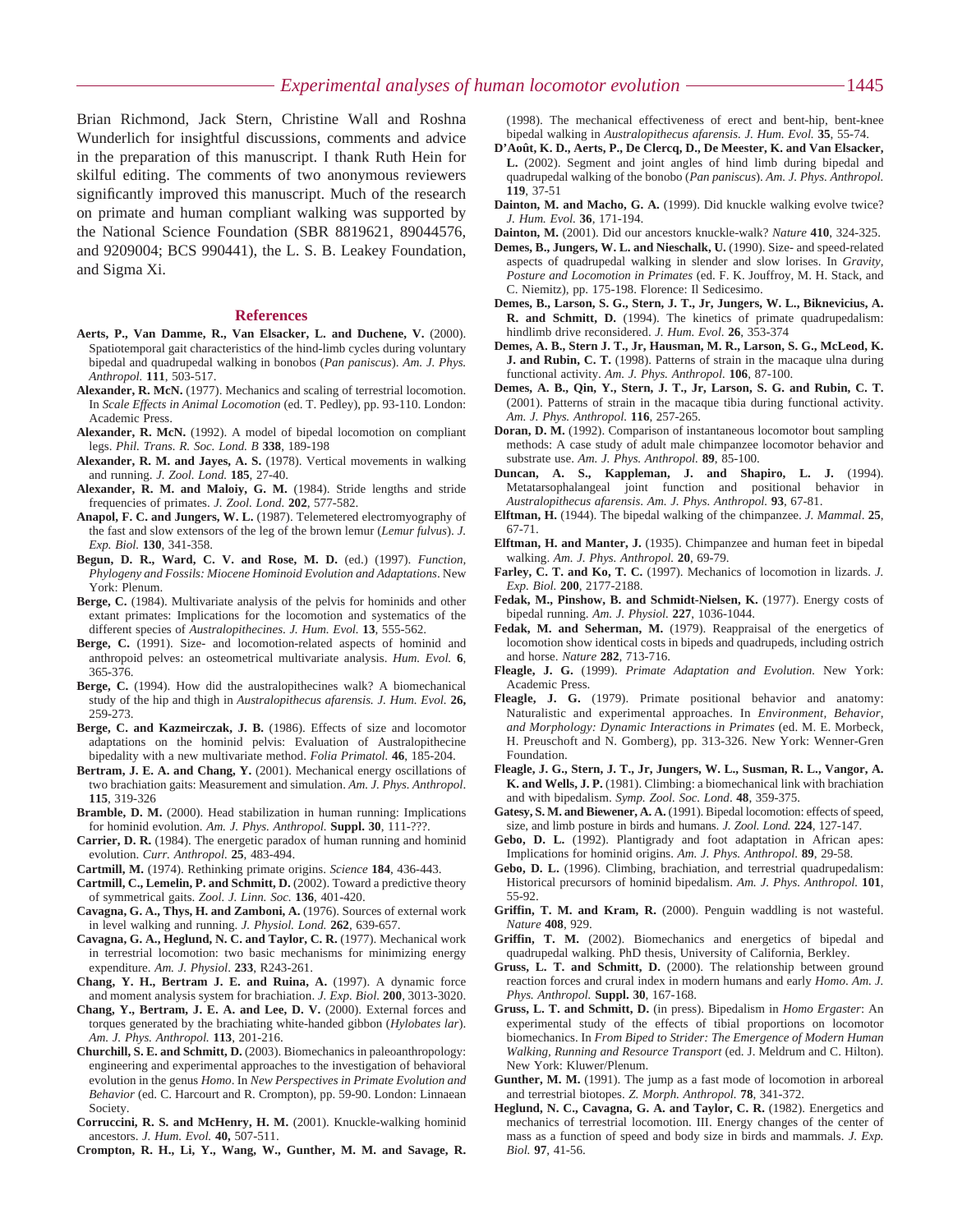- **Hildebrand, M.** (1967). Symmetrical gaits of primates. *Am. J. Phys. Anthropol.* **26**, 119-130.
- **Hirasaki, E., Kumakura, H. and Matano, S.** (1993). Kinesiological characteristics of vertical climbing in *Ateles geoffroyi* and *Macaca fuscata*. *Folia Primatol*. **61**, 148-156.
- **Hirasaki, E., Kumakura, H. and Matano, S.** (1995). Electromyography of 15 limb muscles in Japanese macaques (*Macaca fuscata*) during vertical climbing. *Folia Primatol*. **64**, 218-224.
- **Hirasaki, E., Kumakura, H. and Matano, S.** (2000). Biomechanical analysis of vertical climbing in the spider monkey and the Japanese macaque. *Am. J. Phys. Anthropol*. **113**, 455-472.
- Hunt, K. D. (1994). The evolution of human bipedality: ecology and functional morphology. *J. Hum. Evol.* **26**, 183-202.
- **Ishida, H., Kumakura, H. and Kondo, S.** (1985). Primate bipedalism and madrupedalism Comparative electromyography. In *Primate* quadrupedalism: Comparative electromyography. In *Primate Morphophysiology, Locomotor Analyses and Human Bipedalism* (ed. S. Kondo, H. Ishida and T. Kimura), pp. 59-80. Tokyo, University of Tokyo Press.
- **Ishida, H., Jouffroy, F. K. and Nakano, Y.** (1990). Comparative dynamics of pronograde and upside down horizontal quadrupedalism in the slow loris (*Nycticebus coucang*). In *Gravity, Posture and Locomotion in Primates* (ed. F. K. Jouffroy, M. H. Stack, and C. Niemitz), pp. 209-220. Florence: Il Sedicesimo.
- **Jenkins, F. A. J.** (1972). Chimpanzee bipedalism: Cineradiographic analysis and implications for the evolution of gait. *Science* **178**, 877-879.
- **Jenkins, J. F. A., Dombrowski, P. J. and Gordon, E. P.** (1978). Analysis of the shoulder in brachiating spider monkeys. *Am. J. Phys. Anthropol.* **48**, 65- 76.
- **Jouffroy, F. K.** (1983). Etude cineradiographique des deplacements du membre anterieur du Potto de Bosman (*Perodicticus potto*, P. L. S. Muller, 1766) au cours de la marche quadrupede sur une branche horizontale. *Annal. Sci. Nat. Zool., Paris* **5***,* 75-87.
- **Jouffroy, F. K.** (1989). Quantitative and experimental approaches to primate locomotion: A review of recent advances. In *Perspective in Primate Biology* (ed. P. Seth and S Seth), pp. 47-108. New Delhi: Today and Tomorrow's Printers and Publishers.
- **Jouffroy, F. K., Gasc, J. P., Decombas, M. and Oblin, S.** (1974). Biomechanics of vertical leaping from the ground in *Galago alleni*: a cineradiographic analysis. In *Prosimian Biology* (ed. R. D. Martin, A. G. Doyle and A. C. Walker), pp. 817-828. Liverpool: Duckworth and Co. Ltd.
- **Jouffroy, F. K. and Gasc, J. P.** (1974). A cineradiographic analysis of leaping in an African prosimian (*Galago alleni*). In *Primate Locomotion* (ed. F. A. Jenkins), pp. 117-142. New York: Academic Press.
- **Jouffroy, F. K. and Petter, A.** (1990). Gravity-related kinematic changes in lorisine horizontal locomotion in relation to position of the body. In *Gravity, Posture and Locomotion in Primates* (ed. F. K. Jouffroy, M. H. Stack and C. Niemitz), pp. 199-207. Florence: Il Sedicesimo.
- **Jouffroy, F. K. and Stern, J. T., Jr (**1990). Telemetered EMG study of the antigravity versus propulsive actions of knee and elbow muscles in the slow loris (*Nycticebus coucang*). In *Gravity, Posture and Locomotion in Primates* (ed. F. K. Jouffroy, M. H. Stack and C. Niemitz), pp. 221-236. Florence: Il Sedicesimo.
- Jungers, W. L. (1982). Lucy's limbs: skeletal allometry and locomotion in *Australopithecus afarensis*. *Nature* **297**, 676-678.
- Jungers, W. L. (1998). Relative joint size and hominoid locomotor adaptations with implications for the evolution of hominid bipedalism. *J. Hum. Evol.* **17**, 247-265.
- **Jungers, W. and Anapol, F.** (1985). Interlimb coordination and gait in the Brown Lemur (*Lemur fulvus*) and the Talapoin Monkey (*Miopithecus talapoin*). *Am. J. Phys. Anthropol.* **67**, 89-97.
- **Jungers, W. and Stern, J.** (1980). Telemetered electromyography of forelimb muscle chains in Gibbons. *Science* **208**, 617-619.
- **Jungers, W. and Stern, J.** (1981). Preliminary Electromyography of brachiation in Gibbons and Spider Monkeys. *Int. J. Primatol.* **2**, 19-30.
- **Jungers, W. L. and Stern, J. T., Jr** (1984). Kinesiological aspects of brachiation in lar gibbons. In *The Lesser Apes: Evolutionary and behavioural Biology* (ed. H. Preuschoft, D. J. Chivers, W. Y. Brockelman and N. Creel), pp. 119-134. Edinburgh: Edinburgh University Press.
- **Keith, A.** (1923). Man's posture: its evolution and disorders. *Brit. Med. J.* **1**, 451-672.
- **Kimura, T.** (1985). Bipedal and quadrupedal walking of primates, comparative dynamics. In *Primate Morphophysiology, Locomotor Analyses and Human Bipedalism* (ed. S. Kondo, H. Ishida, and T. Kimura), pp. 81- 104. Tokyo: University of Tokyo Press.
- **Kimura, T.** (1990). Voluntary bipedal walking of infant chimpanzees. In *Gravity, Posture and Locomotion in Primates* (ed. F. K. Jouffroy, M. H. Stack, and C. Niemitz), pp. 237-251. Florence: Il Sedicesimo.
- **Kimura, T.** (1991). Body center of gravity and energy expenditure during bipedal locomotion in humans, chimpanzees and macaques. *Primate Rep.* **31**, 19-20.
- **Kimura, T.** (1992). Hindlimb dominance during primate high-speed locomotion. *Primates* **33**, 465-474.
- **Kimura, T.** (1996). Center of gravity of the body during the ontogeny of chimpanzee bipedal walking*. Folia Primatol.* **66**, 126-136.
- **Kimura, T., Okada, M. and Ishida, H.** (1979). Kinesiological characteristics of primate walking: its significance in human walking. In *Environment, Behavior, and Morphology: Dynamic Interactions in Primates* (ed. M. Morbeck, H. Preuschoft and N. Gomberg), pp. 297-312. New York: Gustav Fischer.
- **Kimura, T., Okada, M., Yamazaki, N. and Ishida, H.** (1983). Speed of the bipedal gaits of man and nonhuman primates. *Ann. Sci. Nat. Zool. Paris* **5**, 145-158.
- **Kramer, P. A.** (1999). Modeling the locomotor energetics of extinct hominids. *J. Exp. Biol.* **202**, 2807-2818.
- **Larney, E. and Larson, S. G.** (2003). Limb compliance during walking: comparisons of elbow and knee yield across quadrupedal primates and in other mammals. *Am. J. Phys. Anthropol.* **Suppl. 1**, 135.
- Larson, S. G. (1988). Subscapularis function in gibbons and chimpanzees: implications for interpretation of humeral head torsion in hominoids. *Am. J. Phys. Anthropol.* **76**, 449-462.
- **Larson, S. G.** (1989). Role of supraspinatus in quadrupedal locomotion of vervets (*Cercopithecus aethiops*): implications for interpretation of humeral morphology. *Am. J. Phys. Anthropol.* **79**, 369-377.
- **Larson, S. G.** (1998). Unique aspects of quadrupedal locomotion in nonhuman primates. In *Primate Locomotion: Recent Advances* (ed. E. Strasser, J. G. Fleagle, A. L. Rosenberger, H. M. McHenry), pp. 157-173. New York: Plenum Press.
- **Larson, S. G. and Stern, J. T.** (1986). EMG of scapulohumeral muscles in the chimpanzee during reaching and 'arboreal' locomotion. *Am. J. Anat.* **176**, 171-190.
- **Larson, S. G. and Stern, J. T.** (1987). EMG of chimpanzee shoulder muscles during knuckle-walking: problems of terrestrial locomotion in a suspensory adapted primates. *J. Zool. Lond.* **212**, 629-655.
- **Larson, S. G. and Stern, J. T.** (1989). The role of propulsive muscles of the shoulder during quadrupedalism in vervet monkeys (*Cercopithecus aethiops*): implications for neural control of locomotion in primates. *J. Motor Behav.* **21**, 457-472.
- **Larson, S. G. and Stern, J. T., Jr** (1992). Further evidence for the role of supraspinatus in quadrupedal monkeys. *Am. J. Phys. Anthropol.* **87**, 359-363.
- **Larson, S. G., Stern, J. T., Jr and Jungers, W. L.** (1991). EMG of Serratus anterior and trapezius in the chimpanzee: Scapular rotators revisited. *Am. J. Phys. Anthropol.* **85**, 71-84.
- **Larson, S. G., Schmitt, D., Lemelin, P. and Hamrick, M. W.** (1999). The uniqueness of primate forelimb posture during quadrupedal locomotion. *Am. J. Phys. Anthropol.* **112**, 87-101
- **Larson, S. G., Schmitt, D., Lemelin, P. and Hamrick, M. W.** (2001). Limb excursion during quadrupedal walking, How do primates compare to other mammals. *J. Zool. Lond.* **255**, 353-365
- **Latimer, B.** (1983). The anterior foot skeleton of *Australopithecus afarensis*. *Am. J. Phys. Anthropol.* **60**, 217.
- **Latimer, B.** (1991). Locomotor adaptations *Australopithecus afarensis*: the issue of arboreality. In *Origine(s) de la Bipedie Chez les Hominides* (ed. Y. Coppens and B. Senut), pp. 169-176. Paris: CNRS.
- **Latimer, B. and Lovejoy, C. O.** (1989). The calcaneus of *Australopithecus afarensis* and its implications for the evolution of bipedality. *Am. J. Phys. Anthropol.* **73**, 369-386
- **Latimer, B., Ohman, J. C. and Lovejoy, C. O.** (1987). Talocrural joint in African hominoids: Implications for *Australopithecus afarensis*. *Am. J. Phys. Anthropol.* **74**, 155-175.
- **Leakey, M. G., Feibel, C. S., McDougall, I. and Walker, A.** (1995). New four-million-year-old hominid species from Kanapoi and Allia Bay, Kenya. *Nature* **376**, 565-571.
- Lee, C. R. and Farley, C. T. (1998). Determinants of the center of mass trajectory in human walking and running. *J. Exp. Biol.* **201**, 2935-2944.
- **Lemelin, P. and Schmitt, D.** (1998). Relation Between hand Morphology and Quadrupedalism in Primates. *Am. J. Phys. Anthropol.* **105**, 185-197.
- Leonard, W. R. and Robertson, M. L. (1995). Energetic efficiency of human bipedality. *Am. J. Phys. Anthropol.* **97**, 335-338.
- Leonard, W. R. and Robertson, M. L. (1997a). Rethinking the energetics of bipedality. *Curr. Anthropol.* **38**, 304-309.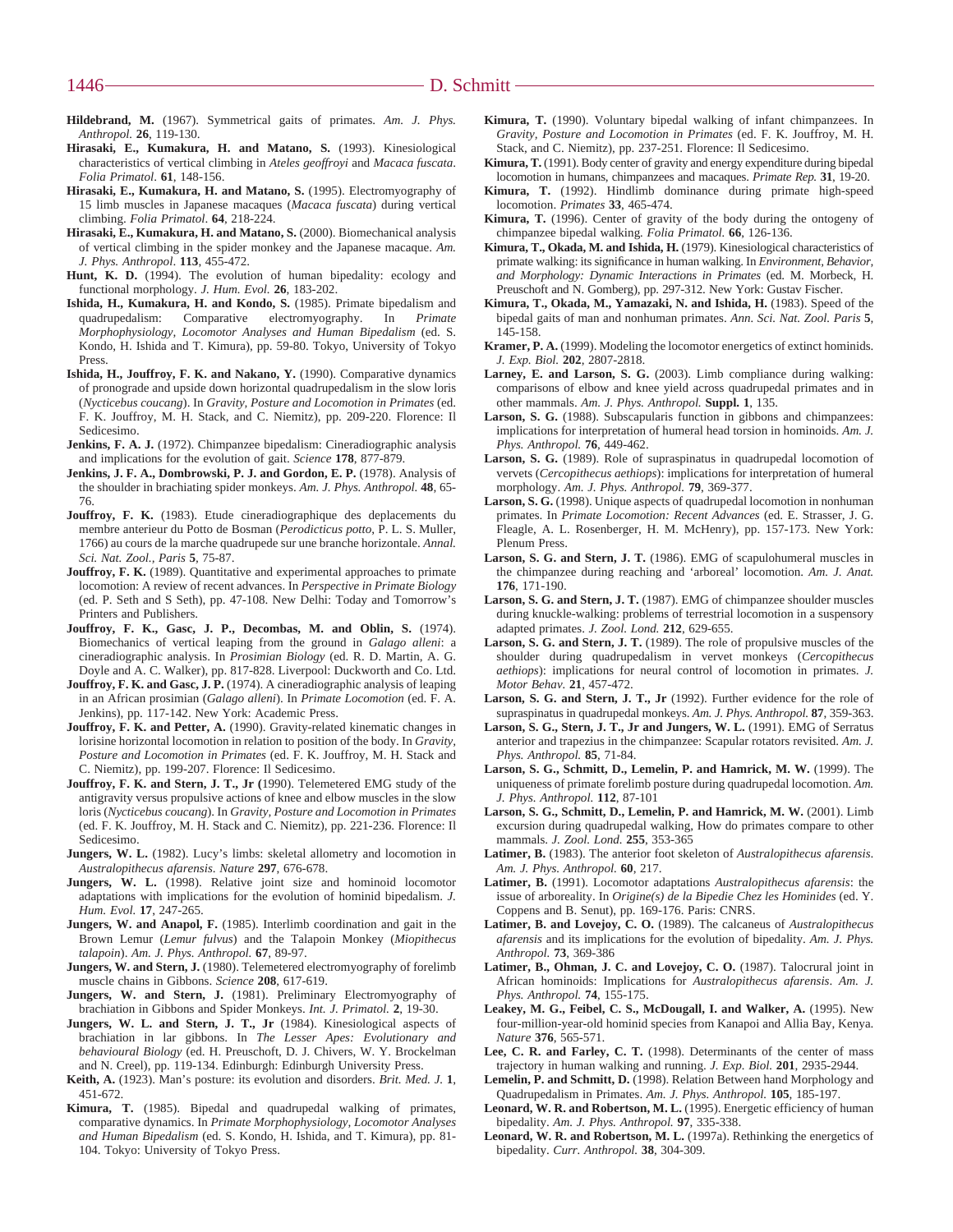- **Leonard, W. R. and Robertson, M. L.** (1997b). Comparative primate energetics and hominid evolution. *Am. J. Phys. Anthropol.* **102**, 265-281.
- **Leonard, W. R. and Robertson, M. L.** (2001). Locomotor economy and the origin of bipedality: Reply to Steudel-Numbers. *Am. J. Phys. Anthropol.* **116**, 174-176.
- **Li, Y., Crompton, R. H., Alexander, R. McN., Gunther, M. M. and Wang, W. J.** (1996). Characteristics of ground reaction forces in normal and chimpanzee-like bipedal walking by humans. *Folia Primatol.* **66**, 137-159.
- **Lovejoy, C. O.** (1980). Hominid origins: the role of bipedalism. *Am. J. Phys. Anthropol.* **52**, 250.
- **Lovejoy, C. O.** (1988). Evolution of Human Walking*. Sci. Am*. **Nov.**, 118-125.
- **Lovejoy, C. O., Kingsbury, G. H. and Meindl, R. S.** (2001). Reply: Did our ancestors knuckle-walk? *Nature* **410**, 325-326.
- **Lovejoy, C. O., Meindl, R. S., Ohman, J. C., Heiple, K. G. and White, T. D.** (2002). The Maka femur and its bearing on the antiquity of human walking: Applying contemporary concepts of morphogenesis to the human fossil record. *Am. J. Phys. Anthropol.* **119**, 97-133.
- **McHenry, H. M.** (1986). The first bipeds: a comparison of the *A. afarensis* and *A. africanus* postcranium and implications for the evolution of bipedalism. *J. Hum. Evol.* **15**, 177-191.
- **McHenry, H. M.** (1991a). First steps? Analyses of the postcranium of early hominids. In *Origine(s) de la Bipedie Chez les Hominides* (ed. Y. Coppens and B. Senut), pp. 133-141. Paris: CNRS.
- **McHenry, H. M.** (1991b). Femoral lengths and stature in Plio-Pleistocene hominids. *Am. J. Phys. Anthropol* **85**, 149-158.
- **McHenry, H. M.** (1992). Body size and proportions in early hominids. *Am. J. Phys. Anthropol.* **87**, 407-431.
- **McHenry, H. M. and Berger, L. R.** (1998). Body proportions in *Australopithecus afarensis* and *A. africanus* and the origin of the genus *Homo*. *J. Hum. Evol.* **35**, 1-22.
- **McMahon, T. A., Valiant, G. and Frederick, E. C.** (1987). Groucho Running. *J. Appl. Physiol.* **62**, 2326-2337.
- **Meldrum, D. J.** (1991). Kinematics of the Cercopithecine foot on arboreal and terrestrial substrates with implications for the interpretation of hominid terrestrial adaptations. *Am. J. Phys. Anthropol.* **84**, 273-290.
- **Muybridge, E.** (1887). *Animals in Motion.* London: Chapman and Hall.
- **Nakatsukasa, M., Hirasaki, E., Ogihara, N. and Hamada, Y.** (2002). Energetics of bipedal and quadrupedal walking in Japanese macaques. *Am. J. Phys. Anthropol.* **Suppl. 35**, 117.
- **Okada, M.** (1985). Primate Bipedal walking: Comparative Kinematics. In *Primate Morphophysiology, Locomotor Analyses and Human Bipedalism* (ed. S. Kondo, H. Ishida, and T. Kimura), pp. 47-58. Tokyo, University of Tokyo Press.
- **Okada, M. and Kondo, S.** (1982). Gait and EMGs during bipedal walk of a gibbon (*Hylobates agilis*) on flat surface. *J. Anthropol. Soc. Nippon* **90**, 325-330.
- **Oxnard, C. E.** (1975). *Uniqueness and Diversity in Human Evolution: Morphometric Studies of Australopithecines.* Chicago: University of Chicago Press.
- **Polk, J. D.** (2001). The influence of body size and body proportions on primate quadrupedal locomotion*.* PhD dissertation, State University of New York at Stony Brook.
- Polk, J. D. (2002). Adaptive and phylogenetic influences on musculoskeletal design in Cercopithecine primates. *J. Exp. Biol.* **205**, 3399-3412.
- **Prost, J. H.** (1965). The methodology of gait analysis and the gaits of monkeys. *Am. J. Phys. Anthropol.* **23**, 215-240.
- Prost, J. H. (1967). Bipedalism of man and Gibbon compared using estimates of joint motion. *Am. J. Phys. Anthropol.* **26**, 135-148.
- Prost, J. H. (1969). Gaits of monkeys and horses: a methodological critique. *Am. J. Phys. Anthropol.* **332**, 121-128.
- **Prost, J.** (1980). Origin of Bipedalism. *Am. J. Phys. Anthropol.* **52**, 175-189. **Prost, J.** (1985). Chimpanzee behavior and models of hominization. In *Primate*
- *Morphophysiology, Locomotor Analyses and Human Bipedalism* (ed. S. Kondo, H. Ishida, and T. Kimura), pp. 289-303. Tokyo, University of Tokyo Press.
- **Prost, J. H. and Sussman, R. W.** (1969). Monkey locomotion on inclined surfaces. *Am. J. Phys. Anthropol.* **31**, 53-58.
- **Reynolds, T. R.** (1985). Stresses on the limbs of quadrupedal primates. *Am. J. Phys. Anthropol.* **67**, 351-362.
- **Reynolds, T. R.** (1987). Stride length and its determinants in humans, early hominids, primates, and mammals. *Am. J. Phys. Anthropol.* **72**, 101-115.
- **Richmond, B. G. and Strait, D. S.** (2000). Evidence that humans evolved from a knuckle-walking ancestor. *Nature* **404**, 382-385.
- **Richmond, B. G. and Strait, D. S.** (2001). Reply: Did our ancestors knucklewalk? *Nature* **410**, 326.
- **Richmond, B. G., Begun, D. R. and Strait, D. S.** (2002). Origin of human bipedalism: The knuckle-walking hypothesis revisited. *Yearbook Phys. Anthropol.* **Suppl. 33**, 70-105.
- **Roberts, T. J., Kram, R., Weyand, P. G. and Taylor, C. R.** (1998a). Energetics of bipedal running. I. Metabolic cost of generating force. *J. Exp. Biol.* **201**, 2745-2751.
- **Roberts, T. J., Chen, M. S. and Taylor, C. R.** (1998b). Energetics of bipedal running. II. Limb design and running mechanics *J. Exp. Biol.* **201**, 2753-2762.
- **Robinson, J. T.** (1972). *Early Hominid Posture and Locomotion*. Chicago: University of Chicago Press.
- **Rodman, P. S. and McHenry, H. M.** (1980). Bioenergetics and the origin of hominid bipedalism. *Am. J. Phys. Anthropol.* **52**, 103-106.
- **Rollinson, J. and Martin, R. D.** (1981). Comparative aspects of primate locomotion with special reference to arboreal cercopithecines. *Symp. Zool. Soc. Lond.* **48**, 377-427.
- **Rose, M. D.** (1991). The process of bipedalization in hominoids. In *Origine(s) de la Bipedie Chez les Hominides* (ed. Y. Coppens and B. Senut), pp. 37-49. Paris: CNRS.
- **Ruff, C.** (1998). Evolution of the hominid hip. In *Primate Locomotion: Recent Advances* (ed. E. Strasser, J. G. Fleagle, A. L. Rosenberger and H. M. McHenry), pp. 449-469. New York: Plenum Press.
- Sanders, W. J. (1998). Comparative morphometric study of the australopithecine vertebral series Stw-H8/H41. *J. Hum. Evol.* **34**, 249-302.
- Schmidt, M. and Fischer, M. S. (2000). Cineradiographic study of forelimb movements during quadrupedal walking in the brown lemur (*Eulemur fulvus*, primates: Lemuridae) *Am. J. Phys. Anthropol.* **111**, 245-262.
- Schmitt, D. (1994). Forelimb mechanics as a function of substrate type during quadrupedalism in two anthropoid primates. *J. Hum. Evol.* **26**, 441-458.
- Schmitt, D. (1998). Forelimb mechanics during arboreal and terrestrial quadrupedalism in Old World Monkeys. In *Primate Locomotion: Recent Advances* (ed. E. Strasser, J. G. Fleagle, A. L. Rosenberger and H. M. McHenry), pp. 175-200. New York: Plenum Press.
- **Schmitt, D.** (1999). Compliant walking in primates. *J. Zool.* **247**, 149-160.
- **Schmitt, D.** (2003a). Evolutionary implications of the unusual walking mechanics of the common marmoset (*Callithrix jacchus). Am. J. Phys. Anthropol.* (in press).
- **Schmitt, D.** (2003b). The relationship between forelimb anatomy and mediolateral forces in primate quadrupeds: Implications for interpretation of locomotor behavior in extinct primates. *J. Hum. Evol.* **44**, 47-58.
- **Schmitt, D. and Larson, S. G.** (1995). Heel contact as a function of substrate type and speed in primates. *Am. J. Phys. Anthropol.* **96**, 39-50.
- Schmitt, D. and Lemelin, P. (2002). The origins of primate locomotion: gait mechanics of the woolly opossum. *Am. J. Phys. Anthropol.* **118**, 231-238.
- **Schmitt, D., Larson, S. G. and Stern, J. T., Jr** (1994). Serratus ventralis function in vervet monkeys: Are primate quadrupeds unique? *J. Zool.* **232,** 215-230.
- **Schmitt, D., Stern, J. T., Jr and Larson, S. G.** (1996). Compliant gait in humans: Implications for substrate reaction forces during australopithecine bipedalism. *Am. J. Phys. Anthropol.* **Suppl. 22**, 209.
- Schmitt, D., Lemelin, P. and Trueblood, A. (1999). Shock wave transmission through the human body during normal and compliant walking. *Am. J. Phys. Anthropol.* **Suppl. 28**, 243-244.
- **Senut, B., Pickford, M., Gommery, D., Mein, P., Cheboi, K. and Coppens, Y.** (2001). First hominid from the Miocene (Lukeino Formation, Kenya). *C. R. Acad. Sci. IIA* **332**, 137-144.
- **Shapiro, L. J. and Jungers, W. L.** (1988). Back muscle function during bipedal walking in chimpanzee and gibbon: Implications for the evolution of human locomotion. *Am. J. Phys. Anthropol.* **77**, 201-212.
- **Shapiro, L. J. and Jungers, W. L.** (1994). Electromyography of Back Muscles During Quadrupedal and Bipedal Walking in Primates. *Am. J. Phys. Anthropol.* **93**, 491-504.
- **Shapiro, L. J., Anapol, F. C. and Jungers, W. L.** (1997). Interlimb coordination, gait, and neural control of quadrupedalism in chimpanzees. *Am. J. Phys. Anthropol.* **102**, 177-186.
- **Shapiro, L. J., Demes, A. B. and Cooper, J.** (2001). Lateral bending of the lumbar spine during quadrupedalism in strepsirhines. *J. Hum. Evol.* **40**, 231- 259.
- **Stanford, C. B.** (2002). Arboreal bipedalism in Bwindi chimpanzees. *Am. J. Phys. Anthropol.* **119**, 87-91.
- Stanley, S. M. (1992). An ecological theory for the origin of Homo. *Paleobiology* **18**, 237-257.
- **Stern, J. T., Jr** (1971). Functional myology of the hip and thigh of cebid monkeys and its implications for the evolution of erect posture*. Bibliotech. Primatol*. **14**, 1-314.
- **Stern, J. T., Jr** (1976). Before Bipedality. *Yrbk. Phys. Anthropol*. **20**, 59-68.